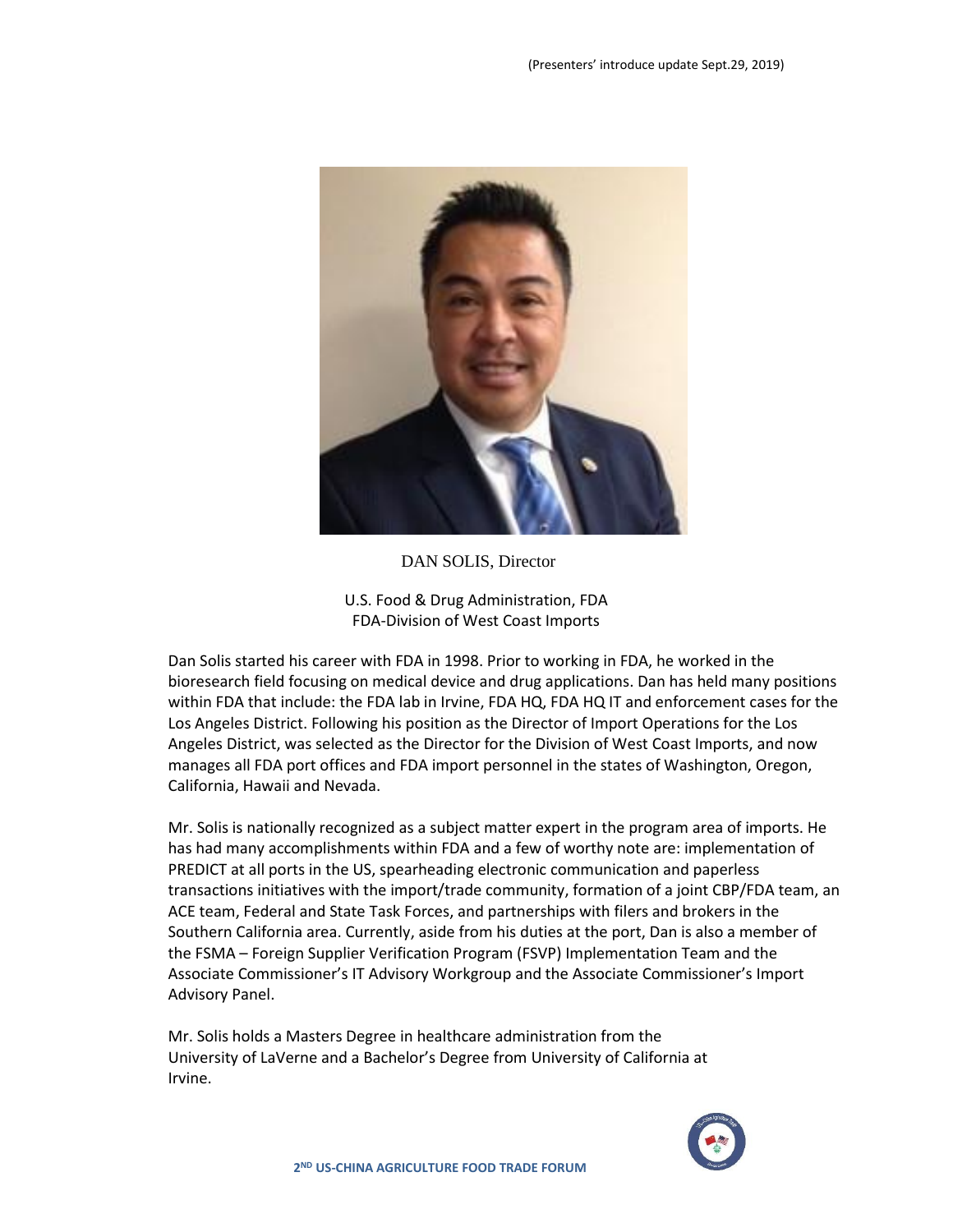

### HAIYAN LIU

P.R. China General Consular, Los Angeles

Commercial Counselor of Business affairs

Haiyan Liu joined the Chinese Consulate General in Los Angeles in July 2013 as the Commercial Counselor. In this capacity, he is responsible for promoting trade and investment cooperation between China and the areas of Southern California, Arizona, Hawaii and New Mexico. His office works closely with Chinese and U.S. government agencies and trade organizations, to identify business opportunities and facilitate two-way exchanges and cooperation.

Prior to his current post, Haiyan served as Director for U.S. Affairs Office in China's Ministry of Commerce, where he led the efforts of managing the dynamic China-U.S. trade relationship and addressing trade & investment concerns.

Haiyan received his B.A. and LLM degrees from the University of International Business and Economics, and has extensive experience working in China and the U.S.

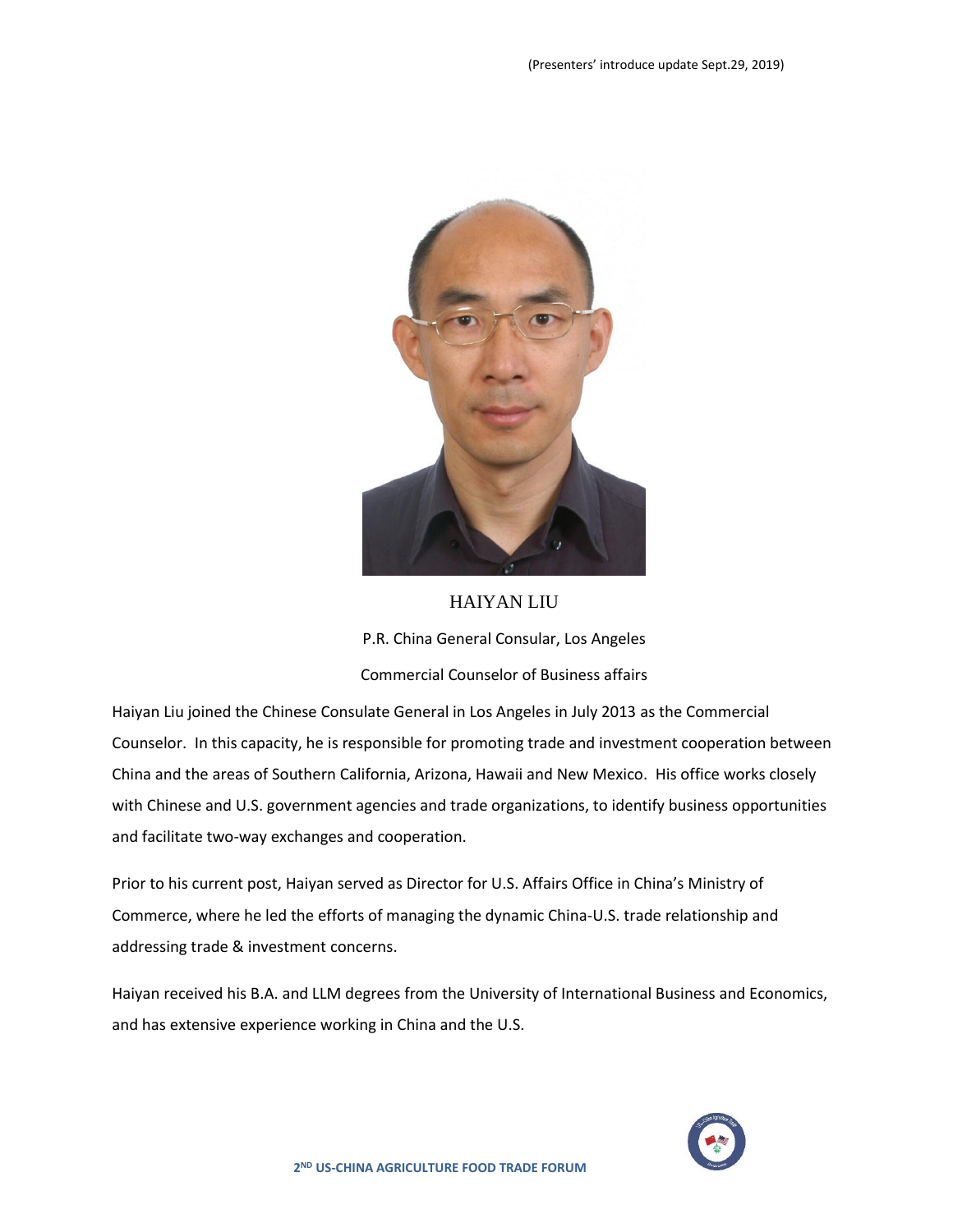

## BRIAN RAVITCH

U.S. Food & Drug Administration, FDA Supervisory Investigator in the Southwest Import District

**S**ince the enactment of Food Safety Modernization Act in 2011, Mr. Ravitch has been one of the leads in the development and implementation of the Foreign Supplier Verification Program. Brian began his career in Nov 1980 as a sea-going biologist with National Marine Fisheries Service, a division of the United States Department of Commerce. In 1994, Brian was hired by the Food and Drug Administration as an Import Inspector on the United States/Mexican Border in San Diego CA. In 1998 utilizing his expertise in the fisheries he transferred to the San Diego Resident Post as a Domestic Investigator where he rose to a Food/Seafood HACCP Specialist. In June 2002 he left inspectional work to become an Import Compliance Officer. In this position he participated on Import Course Advisory Groups where he helped to design and instruct courses for FDA and achieved national recognition as the "Import Compliance Officer of the Year" in 2010. In 2011 Brian was selected and became a Supervisory Investigator in the Southwest Import District. In the spring of 2013 Brian was promoted to his current position in the Office of Regulatory Affairs (ORA), Office of Human and Animal Food Domestic Operations Branch as a Program Expert.

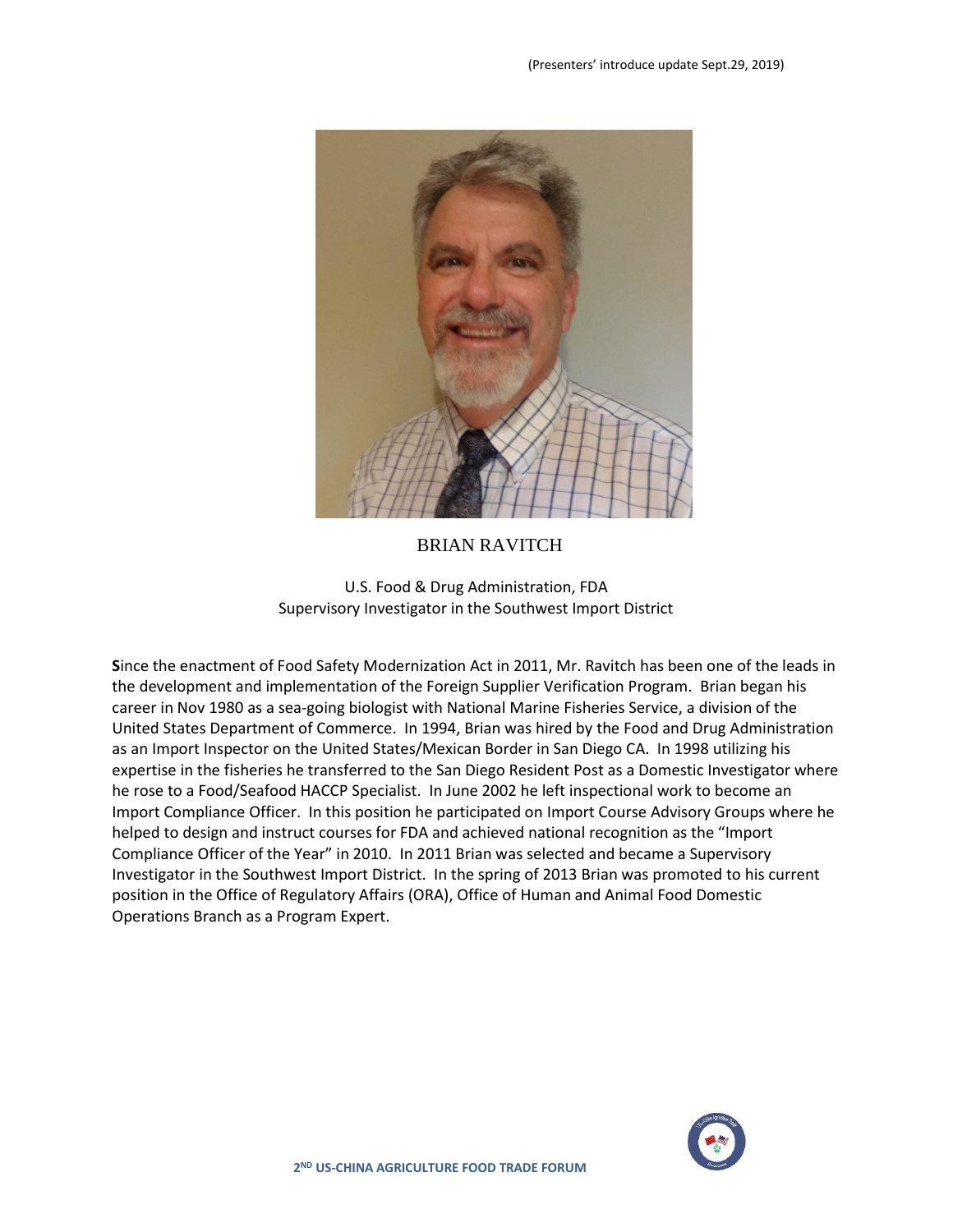

## ZHENGE ZHAO

### China Council for the Promotion of International Trade (CCPIT)

Zhenge Zhao has been appointed as General Representative of China Council for the Promotion of International Trade (CCPIT) in the U.S.A. since Sept. 2016. Joined CCPIT in 1989, served different positions as Deputy Director for American & Oceanian Affairs, and Deputy Director General of Department of International Relations, then he was appointed as Deputy Director General of CCPIT Exhibition Department in 2009 and promoted as Director General for ICC Affairs, China Chamber of International Commerce in 2015.

Leading the team of CCPIT U.S. office, he has a wide range of networks and expertise contributing to the US&China cross-border trade and investment. He was elected Lieutenant Governor of Honghe Hani and Yi Autonomous Prefecture in Yunnan Province from 2007 to 2009, responsible for tourism, culture and sports and mass communications.

Mr. Zhenge served as Deputy Commissioner General of China Pavilion at World Expo 2010 Shanghai, then Commissioner General and Pavilion Director of China Pavilion at World Expo 2012 Yeaosu, Korea, he also supervised the designing and construction of China Pavilion at World Expo 2015 Milan Italy.

Graduated from Nankai University with a Master Degree, and was an exchange fellow at East West Center.

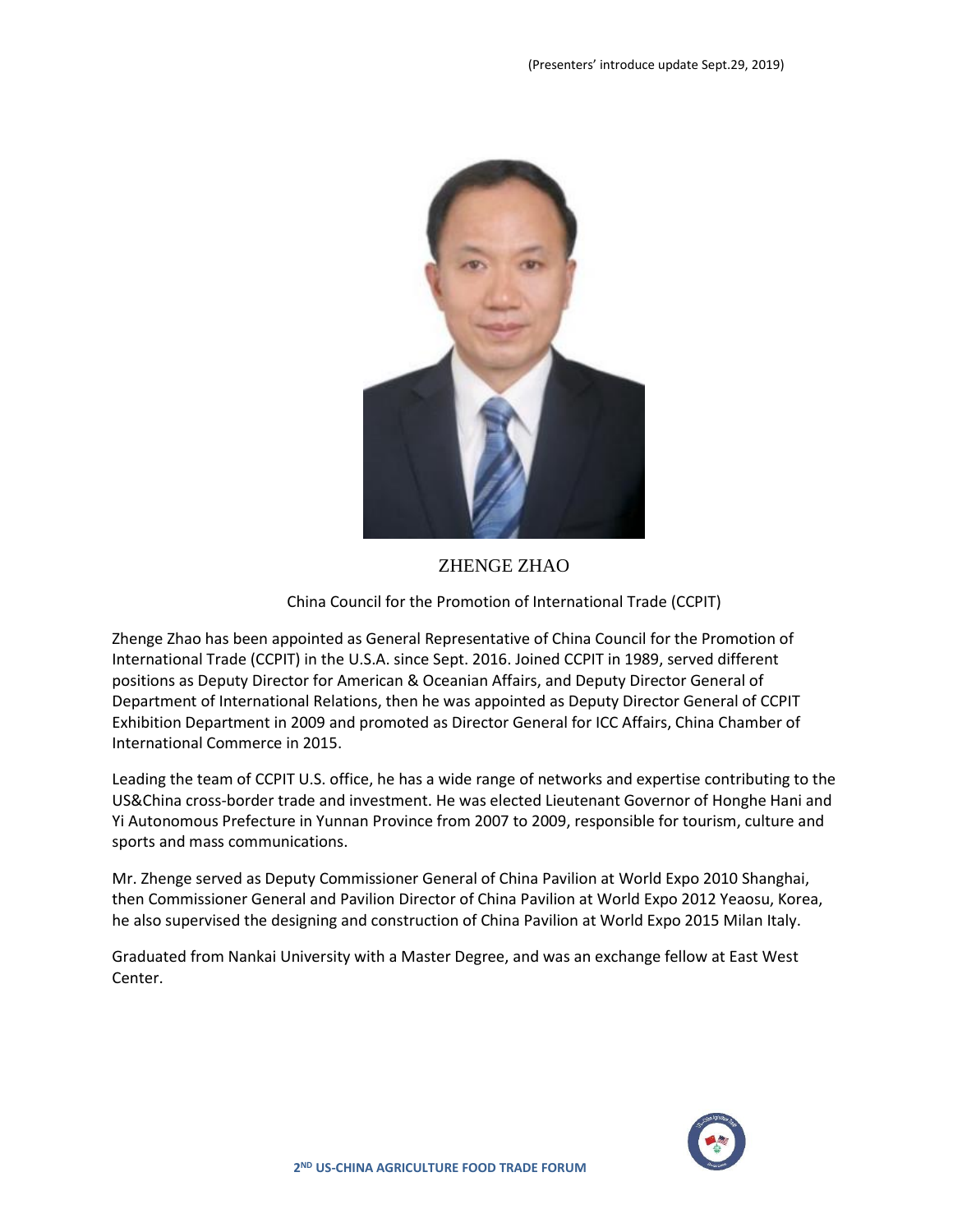

## ANDREW JONES

#### Senator of District 10 in the Alabama Senate

Andrew Jones (R-Centre) represents District 10 in the Alabama Senate, which includes Etowah, Cherokee, and Southern DeKalb counties, He serves on the Agriculture, Conservation and Forestry committee and as the Vice-Chair of the Children, Youth,and Human Services Committee. Jones was elected to the Senate in 2018 in his first run for public office, defeating two sitting House members. He is the founder and owner of Deep South Coffee Factory, a craft coffee roasting company. Andrew is also a fourth-generation cattle farmer and shareholder in Paul Jennings Farms, Inc., which is named after his late grandfather. He holds a Masters in Public Policy from the College of William and Mary in Virginia, and a B.A from Berea College in Kentucky. Jones also spent several years working in South Korea and later Japan as part of the Japan Exchange and Teaching (JET) Program. Jones is a member of Centre First Baptist Church, where he serves as pianist.

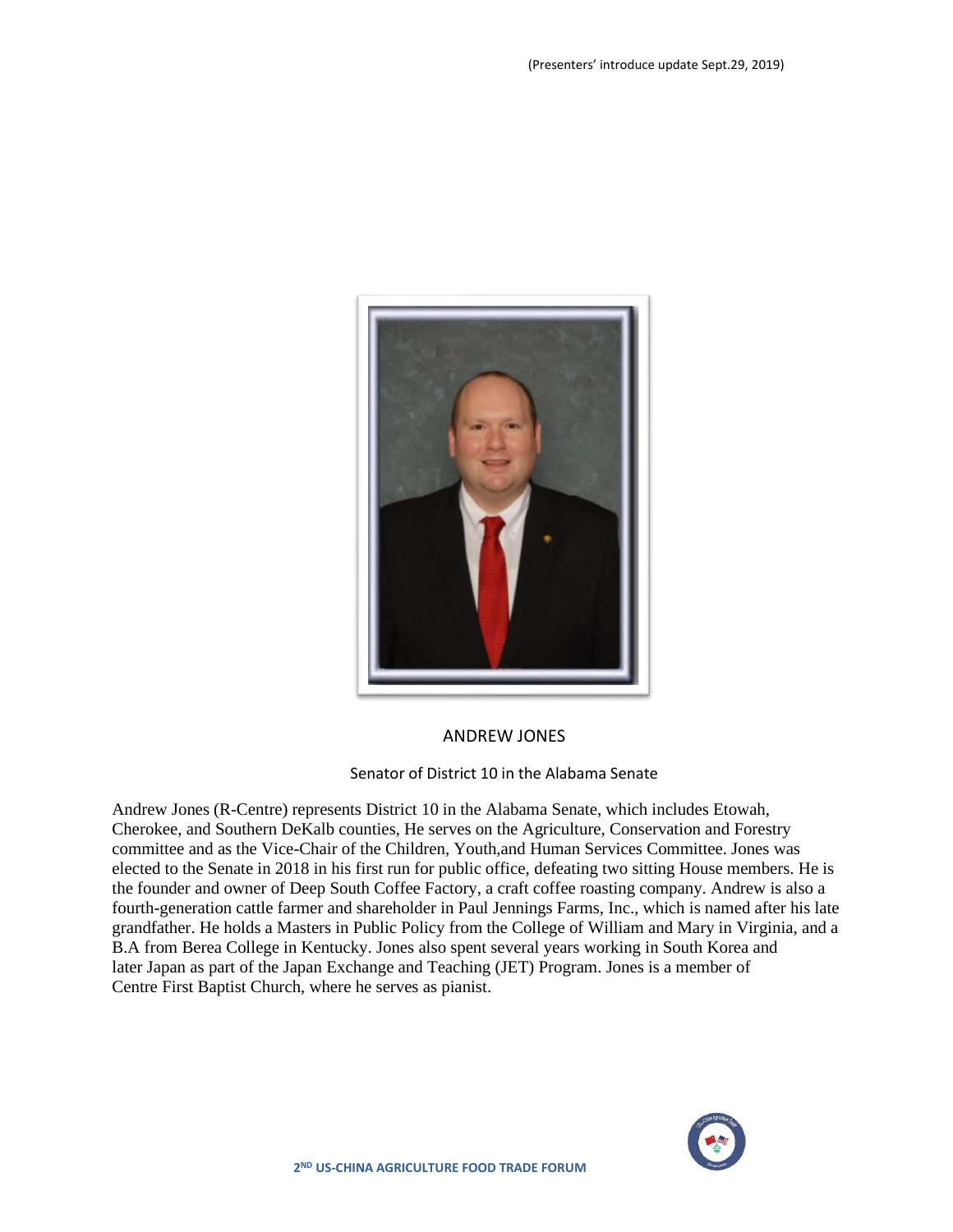

#### PELLSON LAU

#### U.S. Small business Administration, SBA

Pellson Lau is the Regional Export Finance Manager for the Office of International Trade, U.S. Small Business Administration. He covers the territories of Southern California and the State of Arizona from his office at the U.S. Export Assistance Center – Los Angeles (USEAC). Prior to the SBA, he amassed over 25 years' working experience in the banking industry, specializing in international trade operations, commercial lending, credit review and administration, and various government loan guarantee programs through the Export-Import Bank of the United States, and SBA. Pellson holds a Banking Diploma from ifs School of Finance, United Kingdom, a certificate in Personal Financial Planning from the University of California, Los Angeles, and a MBA from the University of Southern California. He is an enrolled agent licensed by the U.S. Internal Revenue Service. Pellson is a Certified Global Business Professional (CGBP) and also recently completed the Excellence in Government Fellows Program from the Partnership for Public Service.

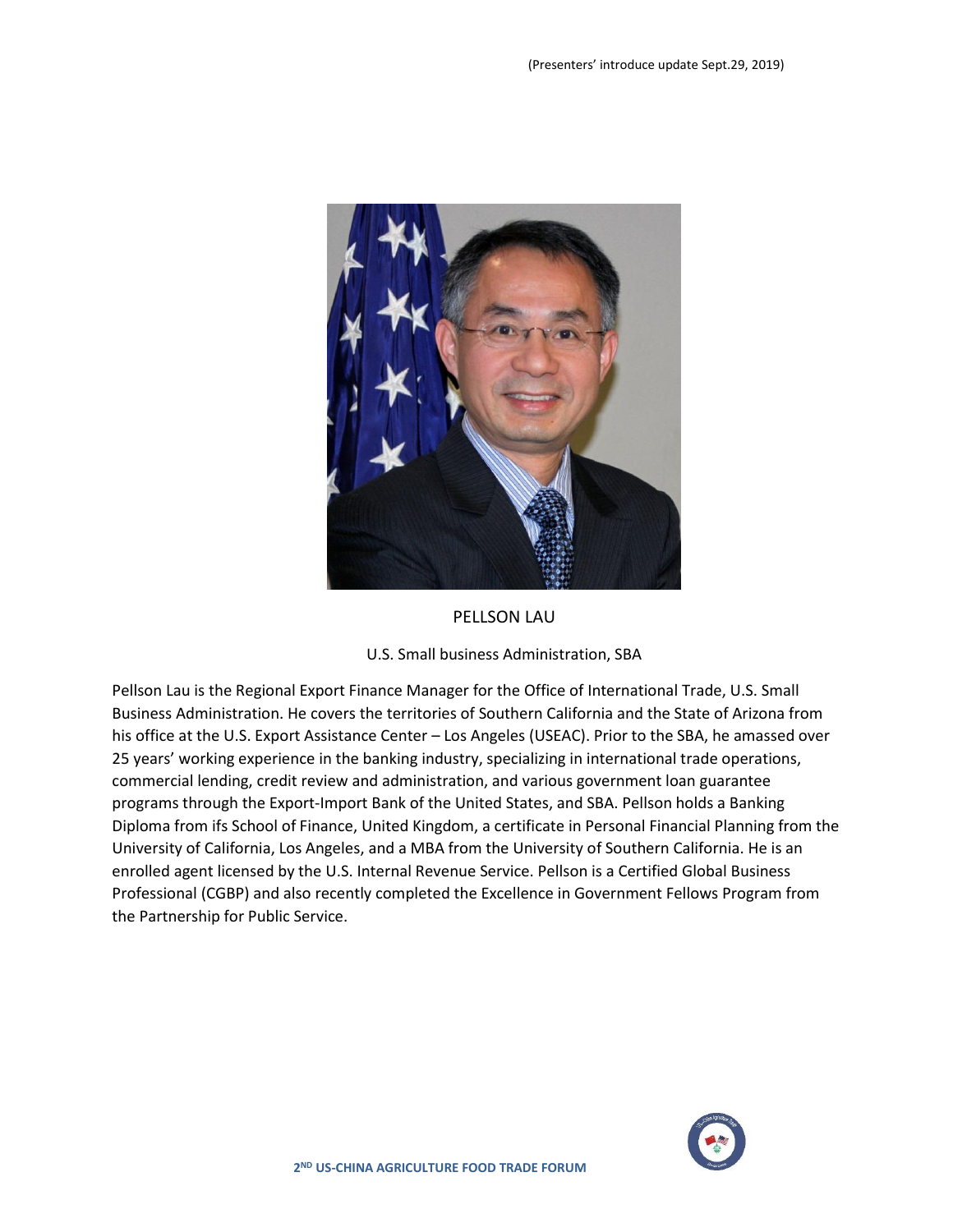

ROGER CLEMENS

## DrPH, CFS, CNS, FIFT, FASN, FACN, FIAFST

Dr. Clemens is part-time faculty within USC's School of Pharmacy where he enjoys adjunct appointments as Professor of Pharmacology and Pharmaceutical Sciences and Assistant Professor of Regulatory and Quality Sciences. For nearly 20 years, he has been responsible for courses in food and drug toxicology, food science, regulations of foods and dietary supplements. He developed and instructs graduate nutrition courses within the USC School of Medicine. He served as Scientific Advisor for Nestlé USA for several decades prior to joining faculty at USC.

Dr. Clemens is a past president of the Institute of Food Technologists (IFT) and is the current presiding officer of the International Academy of Food Science and Technology. He co-founded, established and contributes to a Food, Medicine and Health column published monthly in Food Technology for the past 15 years. He continues to serve on several editorial boards (e.g., Food Chemical Toxicology, Journal of Food Science, Toxicology Research and Applications, Journal of Dietary Supplements) and continues to serve as a reviewer for many high-impact journals. Dr. Clemens has published > 50 original manuscripts and commentaries. In addition, he has presented more than 250 invited lectures at domestic and international scientific conferences. He is an elected Fellow in four scientific organizations.

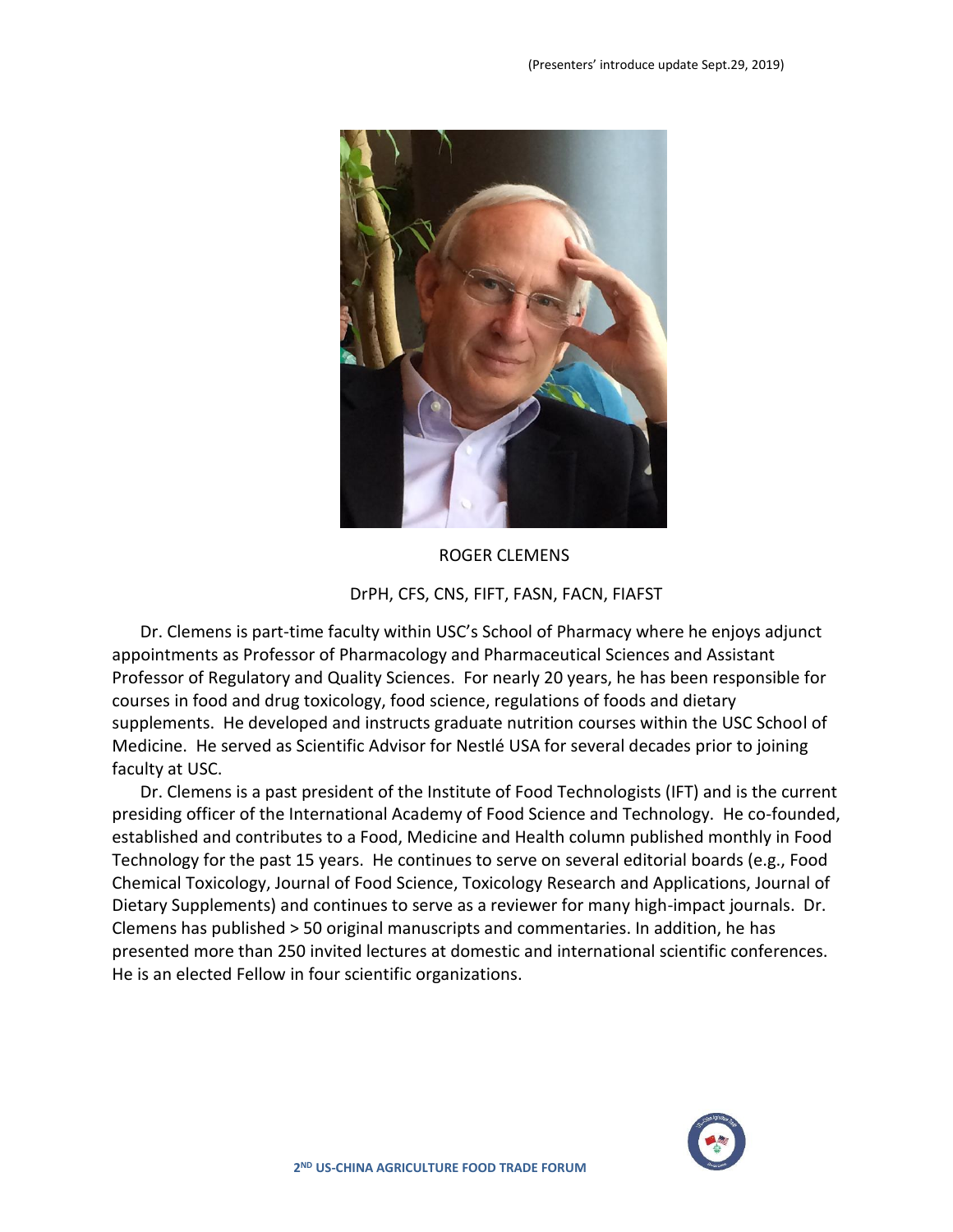

WEI LIAO

PhD, President of CEO

Dr. Wei Liao, PhD is President and CEO of EZLife Bio Inc. Dr. Liao began his career in academic research, completing his doctorate from Peking University and spearheading major biosensor projects during postdoctoral studies at Rice, University of Pittsburgh, and faculty research at UCLA. Following his time in academia, he served as vice president at AQS Inc, a Silicon Valley electronics contract manufacturer, where he provided executive level oversight of biomedical product development. Dr. Liao is a lead inventor of EFIRM, and founded EZLife Bio in 2015 in order to show the world EFIRM's immense potential to transform molecular diagnostics and healthcare. The EFIRM platform allows high sensitivity detection of a wide range of biomolecular targets (including nucleic acids and proteins), making it a versatile tool for rapid screening of foodstuffs. EZLife Bio recently completed a pilot investigation accomplishing high sensitivity (0.1% w/w) detection of species contamination in meat.

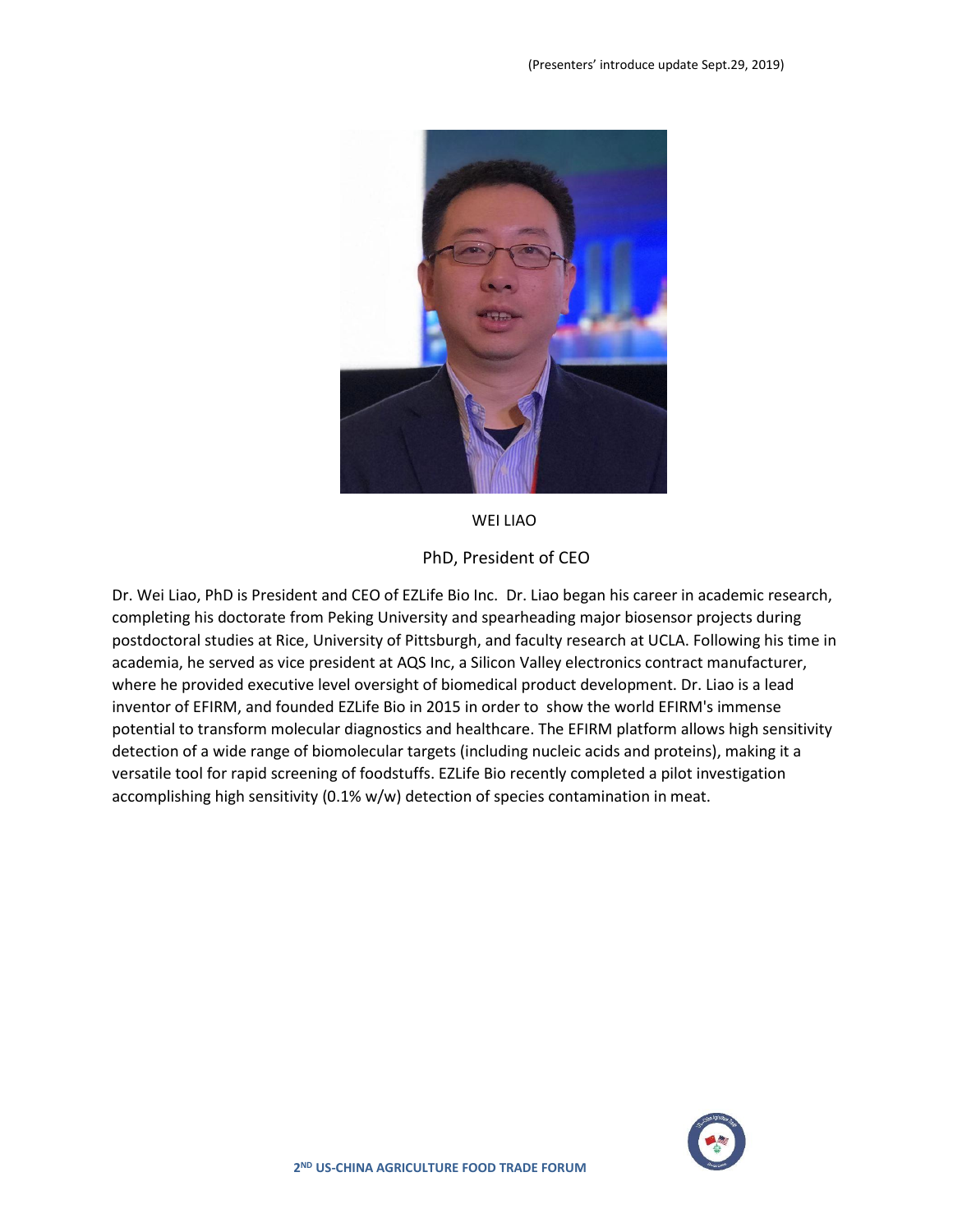

BOB TAYLOR

Co-founder of and Director of Operations of Superior

Mr. Taylor was Operations Director for Boy's Markets to convert 14 stores that were acquisitioned from (Kroger) Market Basket from the conventional marketing application of Kroger to the Independent ethnic marketing application of Boy's Market Co. He also developed and operated the meat, produce, & Grocery warehouse for distribution to the 67 stores plus the stores acquisitioned from Kroger. This was overlapping the time he also worked for Kroger Co. as part of the acquisition process.

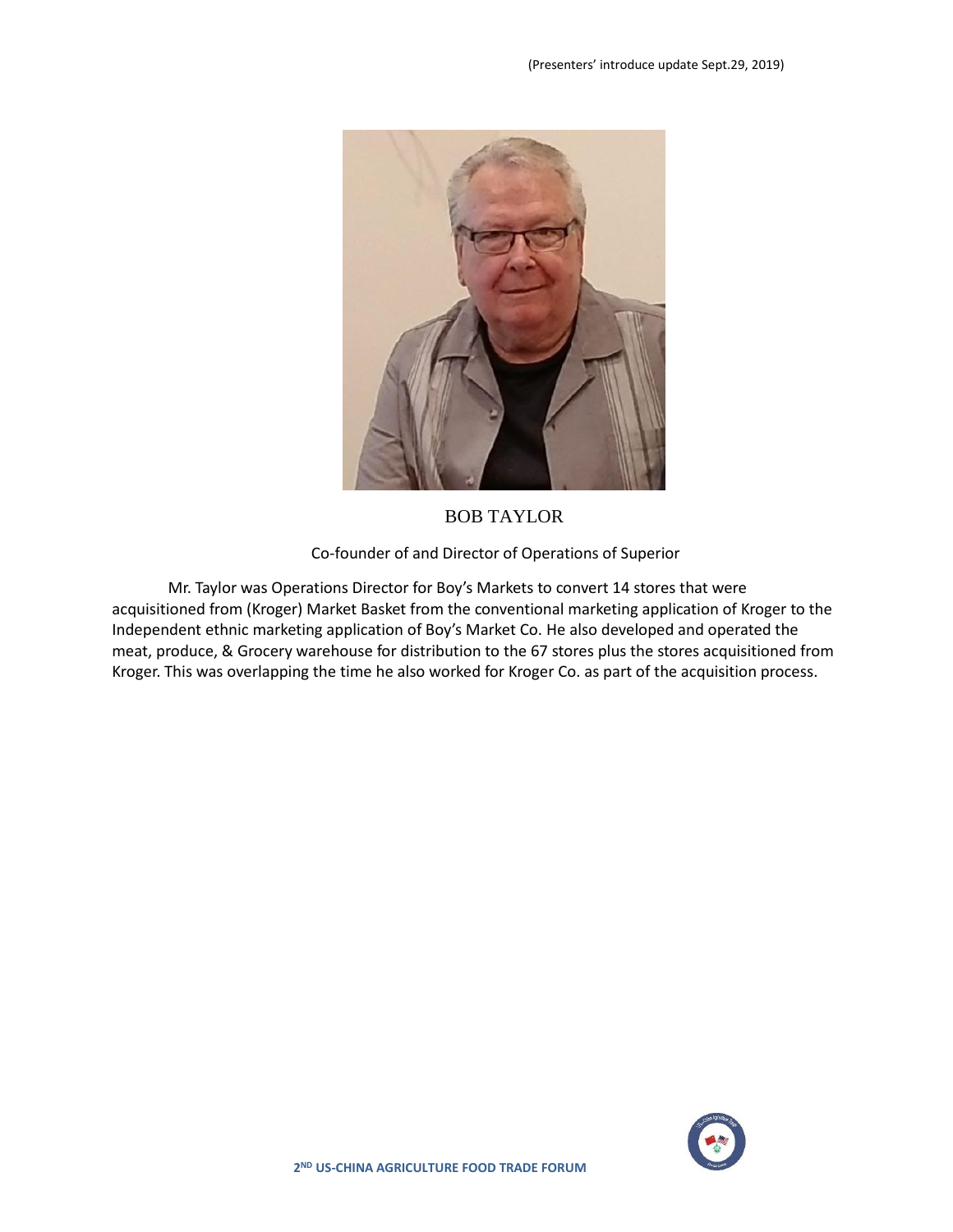

# BILL MATTOS

## President of the California Poultry Federation

Bill Mattos was named outstanding graduate in journalism at Cal Poly State University and holds a Master's Degree in Agricultural Journalism from the University of Wisconsin-Madison.

A former Stanislaus County Supervisor, he worked for the USDA under Secretary Earl Butz and served as a White House intern in the Nixon administration.

Bill is the president of the California Poultry Federation and the Northwest (Washington and Oregon) Chicken Council where he manages the affairs of the meat poultry industry with emphasis in governmental relations, public affairs, public relations, animal welfare and marketing. He also works with agricultural and business groups to promote business and industry in California and the United States. He travels extensively throughout the West Coast and to Washington, DC to promote California issues. He works from offices in Modesto and Sacramento California, Portland Oregon and Washington DC.

He lives in Newman and San Francisco and is the father of two daughters, Toni and Natalie.